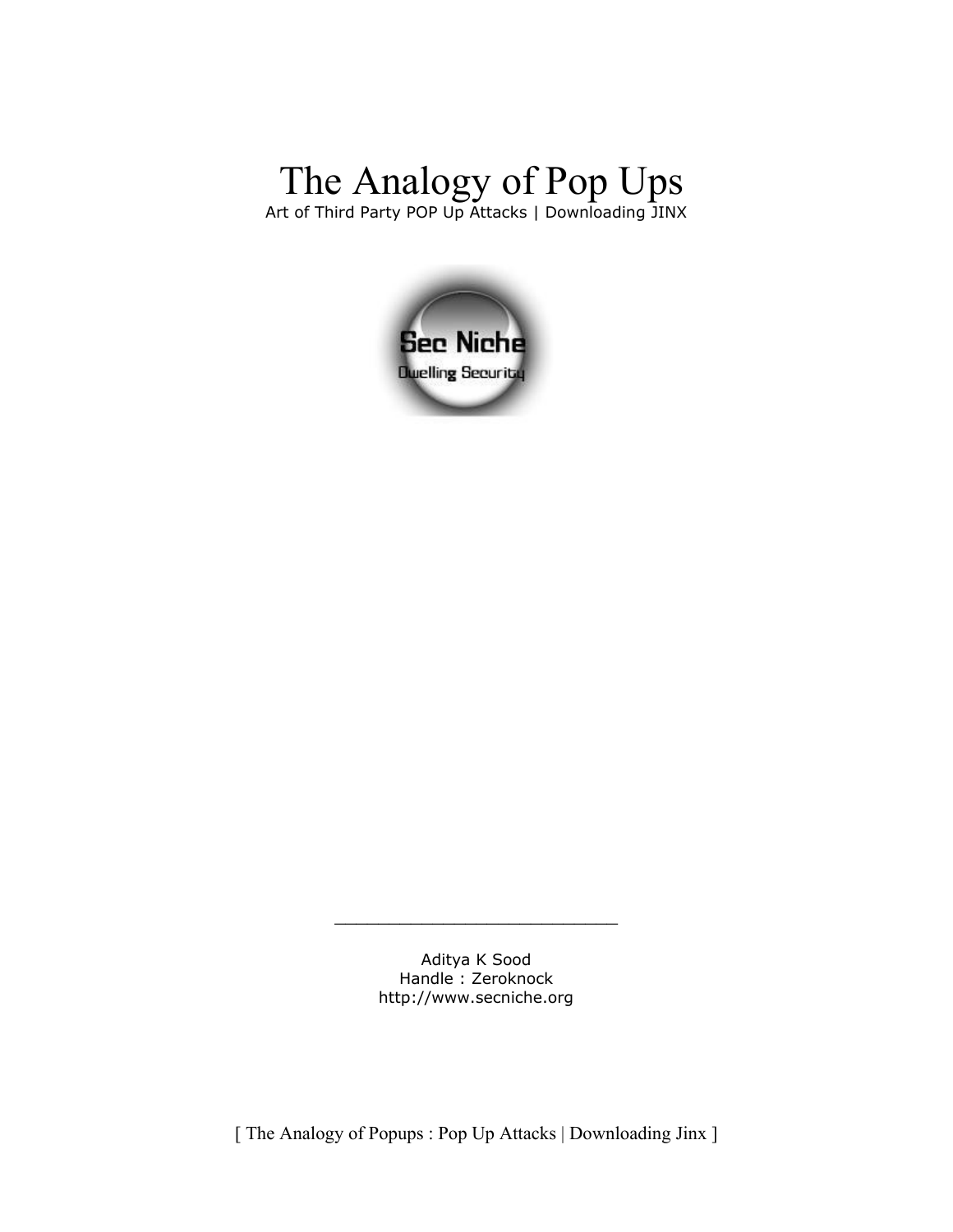# Abstract

#### **Art of Third Party Pop up Attacks : Section 1**

This section deals with the latest third party popup attacks that are performed by an attacker from the rogue and vulnerable links of the web sites to circumvent the normal functioning on the web. The target website always seems to be the liable web provider from where the popup attacks are possible. This is the output of my penetration sessions on the web. I have not found any well crafted information regarding these attacks. I will sum up by designing a working algorithm in this aspect and proof of concept how these attacks are done by POPUP manipulators.

#### **Downloading JINX Through Pop up : Section 2**

This section is based on a very generic problem that occurs while downloading from a website when a popup is initiated from the downloading link. This is a very basic problem now a days because the downloading link is hidden. When the browser is subjugated with the required URL, no downloading occurs or the server displays the HTML web page links but not the downloading link. This is not a core technical layout but can be used as trick for web penetration. I will be very specific in this regard. I find users having lots of problems regarding this so I thought it requires a talk. So there it is.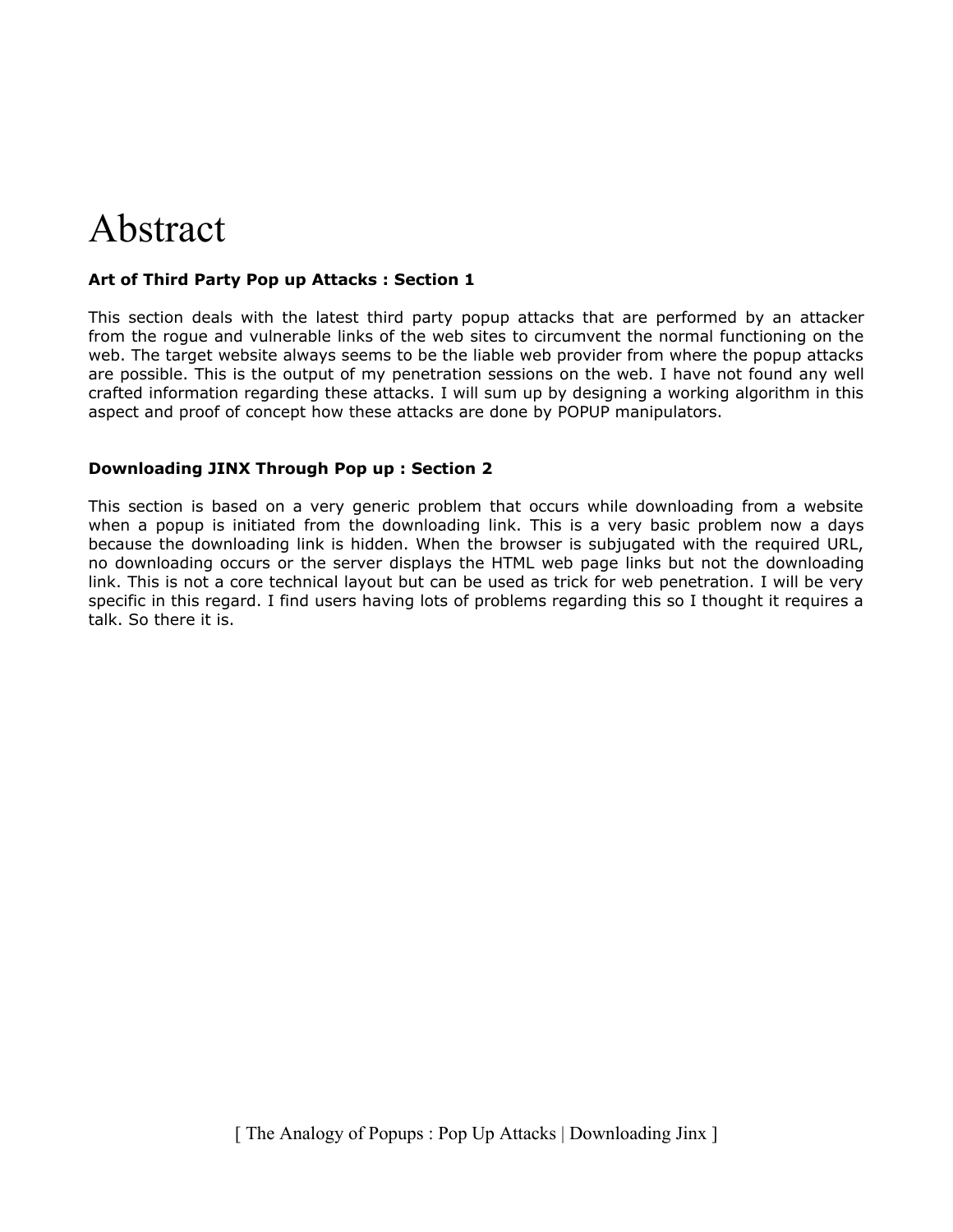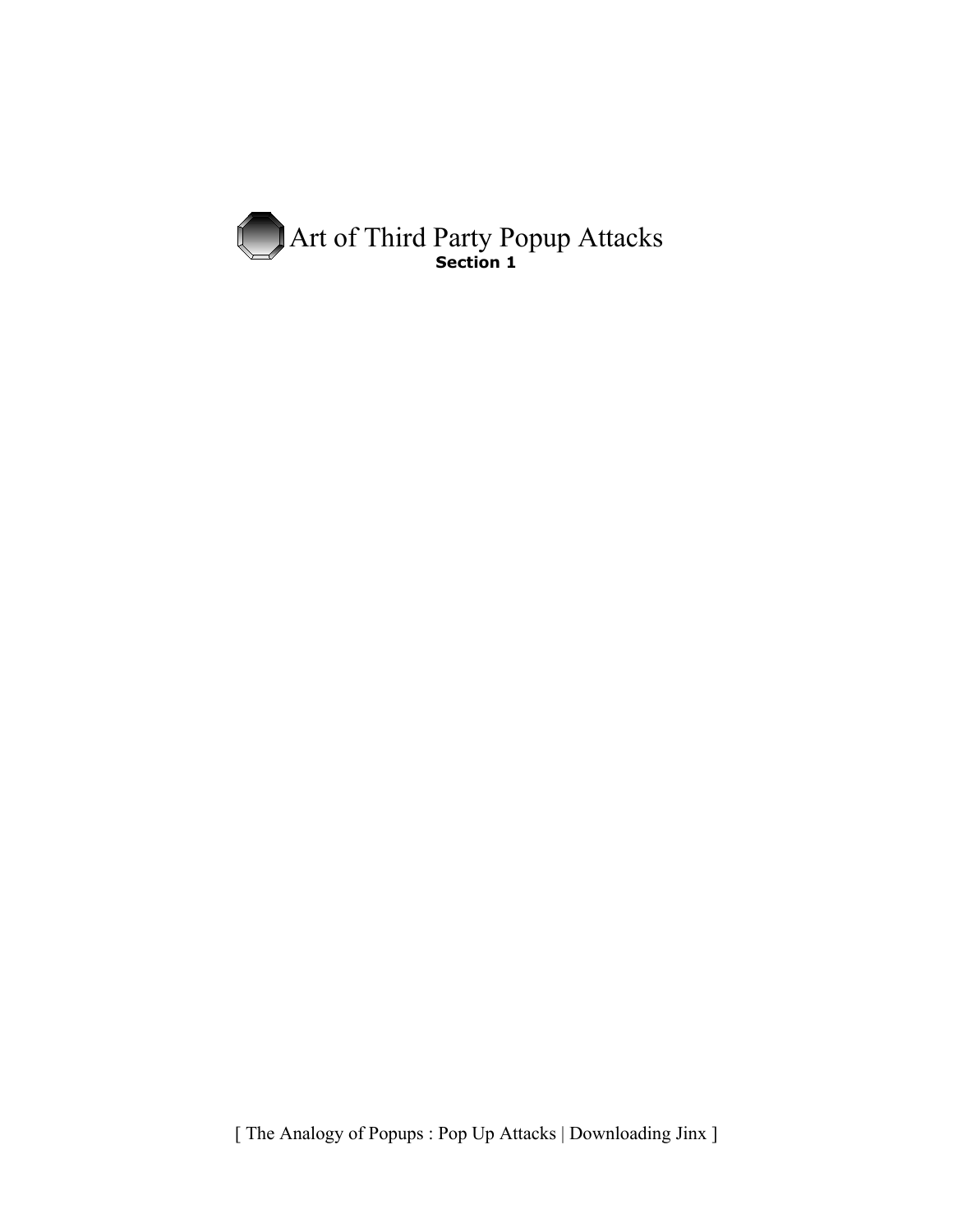## Concept

You have seen now a days the unnecessary traffic on the web that really disrupts the functioning of the web. This includes the disruptive elements like popups , false linking , redirection elements and poor coded web modules that lead to injection attacks .This specific concept deals with popup attacks that are generated from the third party and from the net that is surmounted to the destination attack point. As the name suggests clearly, the attack base is popup generation but the real concept is how to find the third party with vulnerable link on the web and further relate it or fuse it with the popup elements to get the work done i.e. to lay the attack .Most of the POPUP generation is based on the Javascript tag elements by which some arguments are provided and the popup is generated. This is the specific base of the popup layout. The point here is how this attack is different from the other basic attacks. This attack uses the third party web flaws to lay down popup attack meeting the defined requirements. This is based on hit and trial searching of the desired malfunctioning links on the web which can be used as a base of an attack. I am going to lay down the basic structures first:

#### **The very basic POPUP generation module :**

```
function PopUp()
{
Netscape = "Netscape.html";
Explorer = "Attack.html";
Unknown = "Unknown.html";
windowprops = "top=0,left=0,resizable=yes" + 
",width=" + screen.width + ",height=" + screen.height;
ns = (navigator.appName == 'Netscape');
ie = (navigator.appName == 'Microsoft Internet Explorer');
url = (!ns & !ie) ? unknown : ( ns ? Netscape : Explorer);
window.open(url, "popupPage", windowprops);
}
```
This function in itself is the Popup generator of the parent page .This provides us with the popup properties and kind of popup being generated. This is a kind of primary level generation of popup on the local machines. Now we have undertaken the basic functioning how the popups are generated and put into normal routine to get the work done. The second point is that two requirements should be considered while traversing these types of attacks is that there must be cookie and Javascript enabled on the browser, The attacker can easily be tricked by setting a check status function against the browser which throws the necessary information and the Javascript and cookie status. But now a days Javascript blockers are on the way , but remember human malfeasance has always been there , which is the prime point of exploitation. This is the basic realm which has to be bypassed. That target hit is always more than you expect. The popups are to be generated through Javascript tags so its basic requirement is to set Javascript enabled on the browsers and also cookies. A very basic Javascript routine which checks the browser status and Javascript and cookie check to understand the attack concept

#### **Routine:**

```
function Javascript_Version()
{
var Is_js;
if (Is_nav2 || Is_ie3) Is_js = 1.0;
else if (Is_nav3) Is_js = 1.1;
else if (Is_opera5up) Is_js = 1.3;
else if (Is_opera) Is_js = 1.1;
else if ((Is_nav4 && (Is_minor <= 4.05)) || Is_ie4) Is_js = 1.2;
```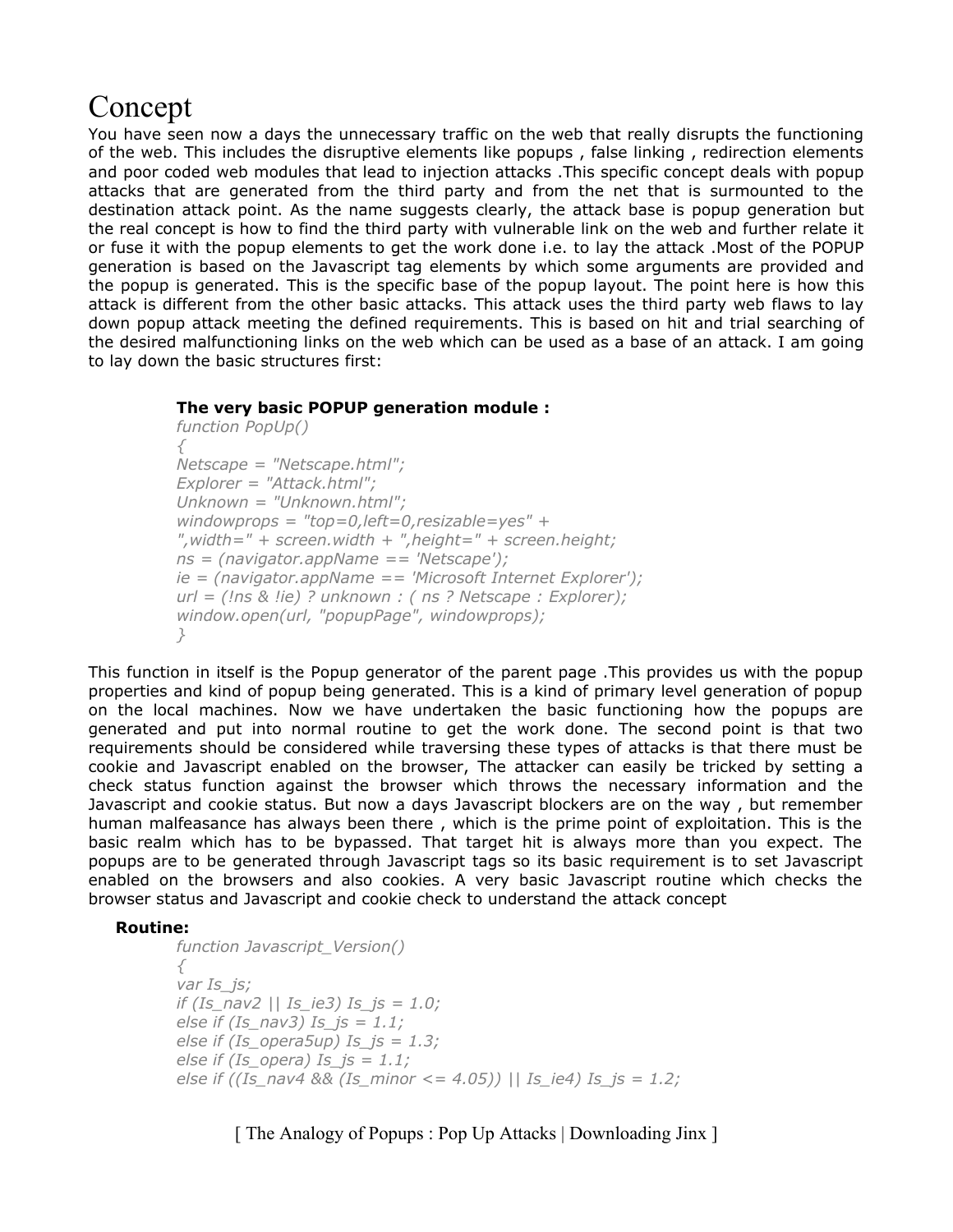```
else if ((Is_nav4 && (Is_minor > 4.05)) || Is_ie5) Is_js = 1.3;
else if (Is_hotjava3up) Is_js = 1.4;
else if (Is_nav6 || Is_gecko) Is_js = 1.5;
// NOTE: In the future, update thIs code when newer versions of JS
// are released. For now, I try to provide some upward compatibility
// so that future versions of Nav and IE will show they are at
// *least* JS 1.x capable. Always check for JS version compatibility
// with > or >=.
else if (Is_nav6up) Is_js = 1.5;
// NOTE: ie5up on mac Is 1.4
else if (Is_ie5up) Is_js = 1.3
// HACK: no idea for other browsers; always check for JS version with > or >=
else Is_js = 0.0;
}
function CJCheck()
{
var txtCookie;
var txtJava;
if(window.navigator.cookieEnabled )
{
txtCookie="Test : Window.navigator.cookieEnabled" + "\n" +
"Result : Cookie Enabled On The Browser.";
}
else
{
txtCookie="Test:window.navigator.cookieEnabled\n
Result : Cookie Not Enabled On The Browser.\n";
}
if(window.navigator.javaEnabled() )
{
txtJava = "Test : Window.navigator.JavaEnable" + "\n" +
"Result : Java Enabled On The Browser." + "\n" +
"Cookie : " + document.cookie + "\n" +
"Referrer : " + document.referrer + "\n" +
"Title : " + document.title + "\n" +"LastMod : " + document.lastModified + "\n"
"HIstory Length : " + hIstory.length + "\n" +
"Screen Width : " + screen.width + "\n" +
"Screen Height : " + screen.height;
}else{
txtJava="Test: window.navigator.JavaEnabled \n
Result : Java Not Enabled On The Browser.";}
txtOutput.value=txtCookie + "\n" + txtJava;
}
```
The two modules are clearly defined the Javascript version check and Javascript enabled/disabled status of the web browser , now the base is already being set , we are going to understand the algorithm to meet the attack requirements

#### **The Third Party Popup Attack Layout**

A] First Of all an attacker crawls through the web to find the vulnerable links in major service providers like MSN, Amazon , AOL , Yahoo , Gmail , Google etc. The point here is that the vulnerable point serves as an attack base for launching on the fly attack to the third party. In this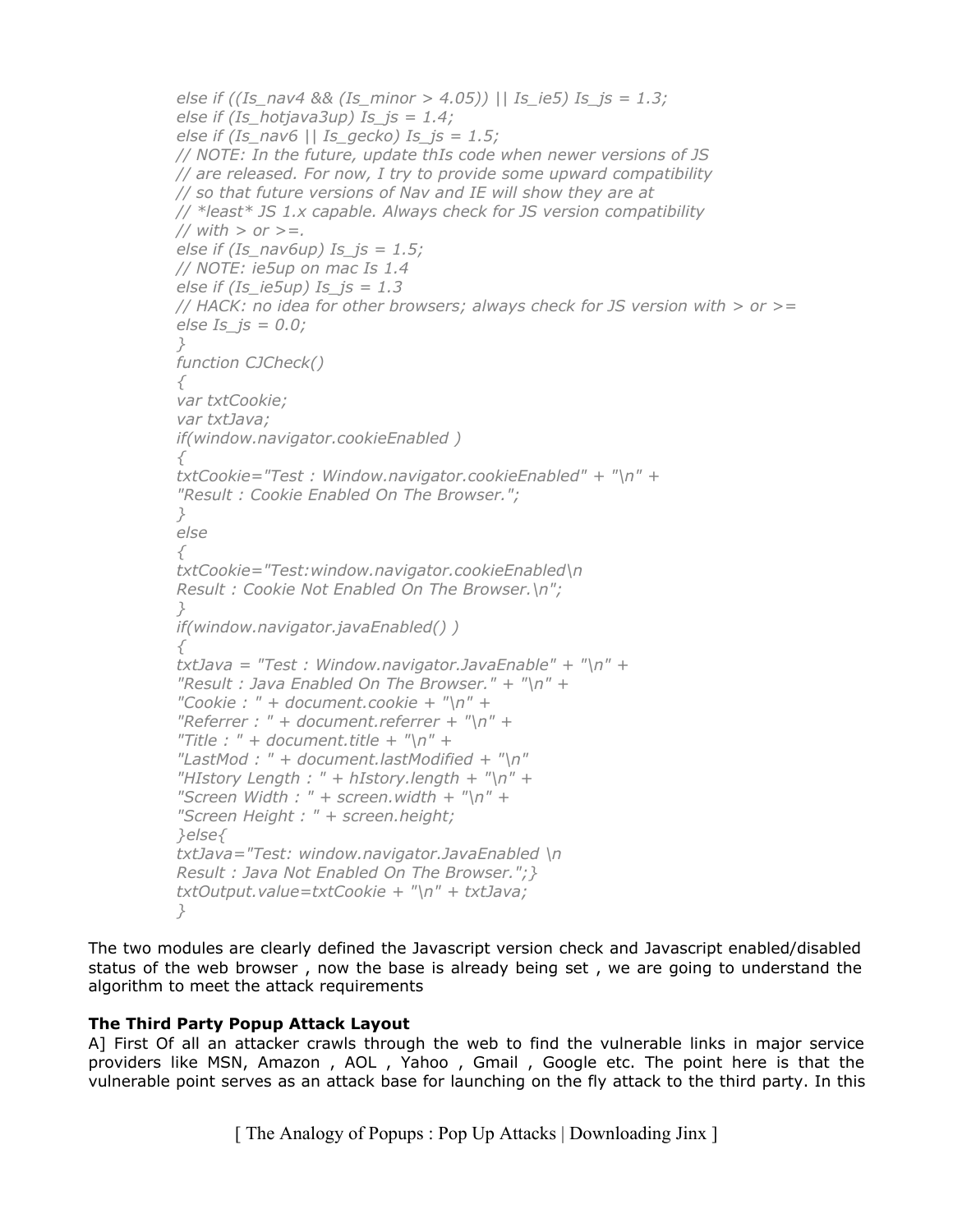an attacker always considers that rogue link should be exploited through Javascript i.e. inclusion of Javascript tags, injections and mainly the popup can be generated through that rogue link.

B] Secondly, that search has to be made in a crafty manner i.e. its not so easy to find vulnerable links with a specification of your kind. The way an attacker creates it basically depends on the capability of hacker and how he gets the work done. My point is to find the links that suits the attack can be eased through Google search engine. The search should work like this:

#### **Google Hacking:**

*inurl:asmx site:amazon.com allinurl:jws site:ebay.com inurl:redirect.php site:msn.com*

These are the crafty requests that leverage a lot of information. But my point is always to find the server error,htm or servererro.asp or servererro.aspx page or any page having error stats in it. This is my priority because the code is rather more vigorous in exploitation because of inclusion of server stats in it. It depends on the thinking and problem handling capability of an attacker to find the vulnerable link of its specific kind.

> *inurl:error.html site:aol.com inurl:servererror.html site:msn.com*

The hit and trial works very well in this.

C] Thirdly, you can also find the vulnerability through redirection links because a lot of popup enabled stuff can be seen on the web. There you have to judge whether the exploitation can be done or not. It's also necessary to go after redirection pages and understand the code these pages are using to redirect to the destination.

D] After lot of enumeration you find a number of links but our main point is that :

D.1] After injecting Javascript in the URL, the popup must originate to serve as the third party attack base, either this should be found directly or one should undertake crafty techniques

D.2] The popup origin should be done after the exploitation of the link. This must initiate the popup from the server that is from any service provider (AOL Amazon etc) whose URL link is being exploited. This exploited popup generation is very crucial for the defined attack.

E] There should be a proper execution check performed to set the base correctly. This is done to ensure that there is proper handling of attack base to lay an attack.

F] Now the time is to craft a defined code for fly hacking. A very definitive Javascript code is written which sets a link correlation with the attack base.

The Fly-Attack through the Email is performed. The strategy works in this way.

#### **Practical Proof Of Concept:**

Here I am providing you a practical proof of concept of this third party pop Attack. My attack point goes with search on google. I am not going to enlist the provider with various searches that I have done while undertaking this rogue request, just going to enlist steps with snapshots.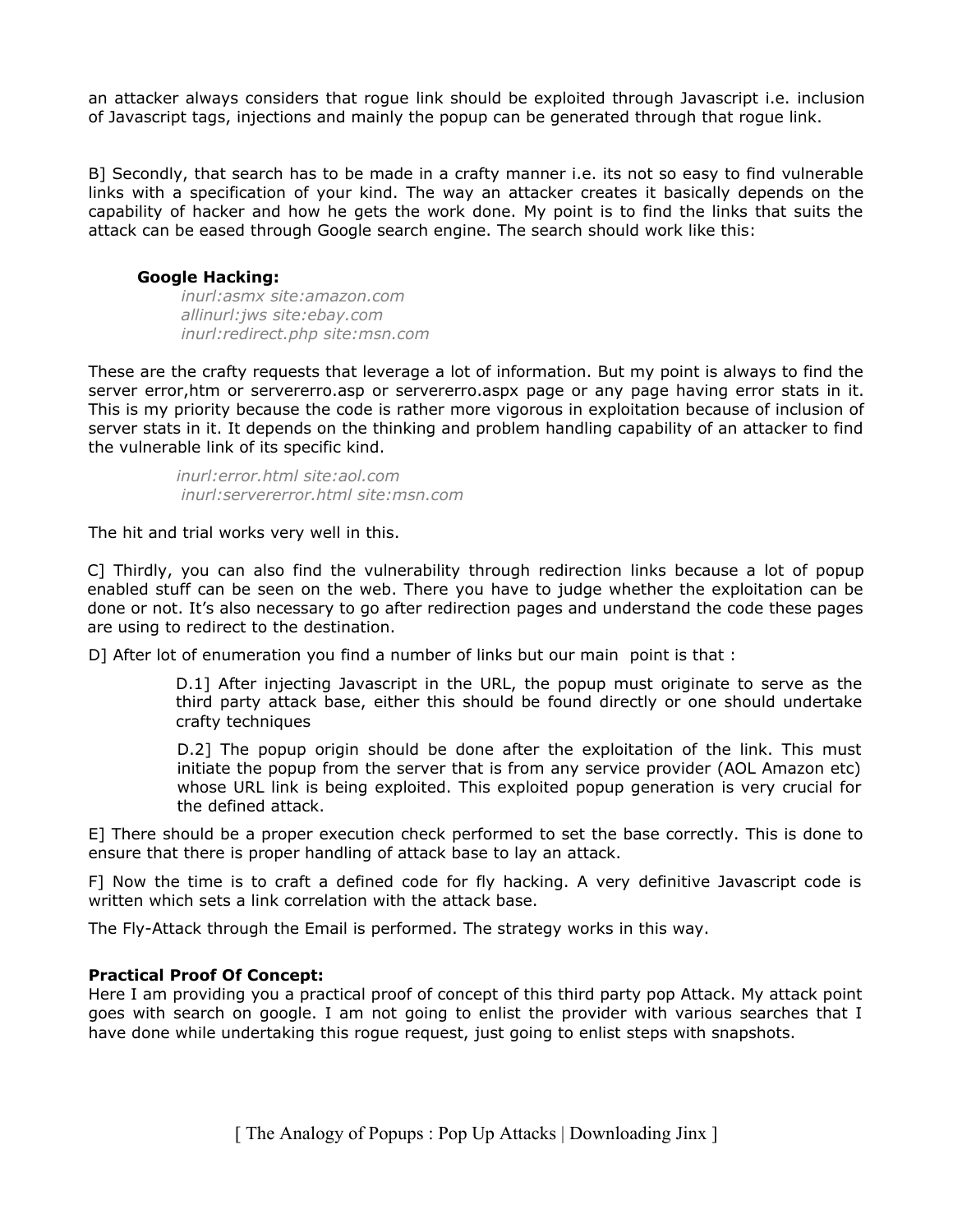#### **Finding vulnerable link**

*inurl:servererror.htm site:<service provider> inurl:asmx site:<service provider>*

#### The Rogue Link I found is :

| <b>ALERT</b><br>л<br>Zone.com is currently experiencing technical difficulties. (error 500-13)                                                                    |  |
|-------------------------------------------------------------------------------------------------------------------------------------------------------------------|--|
|                                                                                                                                                                   |  |
|                                                                                                                                                                   |  |
| Sorry, the web page you requested is not available. We apologize for this temporary outage and<br>are working to return you to your game. Please try again later. |  |
| <u>© Try Aqain</u>                                                                                                                                                |  |
| <sup>®</sup> Zone.com home page                                                                                                                                   |  |
|                                                                                                                                                                   |  |

After injecting Javascript attack I found that popup is generated through it. With a designed lopp script the Pop can be called again and again .The required snapshot is encapsulated as:

|             | <b>Important Note</b>                                                                                                                                                                               |  |
|-------------|-----------------------------------------------------------------------------------------------------------------------------------------------------------------------------------------------------|--|
|             | The free online games available at MSN Games work best with                                                                                                                                         |  |
|             | Internet Explorer 5.5 or later (Download here)<br>Adobe Flash Player 7.0 or later (Download here)<br>Windows 2000 or later                                                                          |  |
| sisRwalini. | You may not be able to take advantage of all MSN Games features with your current configuration.<br>For the best experience, we recommend upgrading your system to the latest versions of the above |  |

As this clearly shows that our exploited link generates popup from that service provider. So this serves as the third party attack base i.e. the URL with exploitable parameters. We have to find that site which generates pop ups and is deteriment to our attack scenario

Remember two points , in designing code.

- A] The code should be with time limits i.e. it executes at specific time.
- B] Without time limits, the system will get in bedazzled state.

It depends all in all on hacker's viewpoint.

#### **Inference:**

The web is attack prone. There are new parameters driving various type of attacks, but they serves as a knowledge pool to understand the hidden elements of web. Rest the penetration goes on.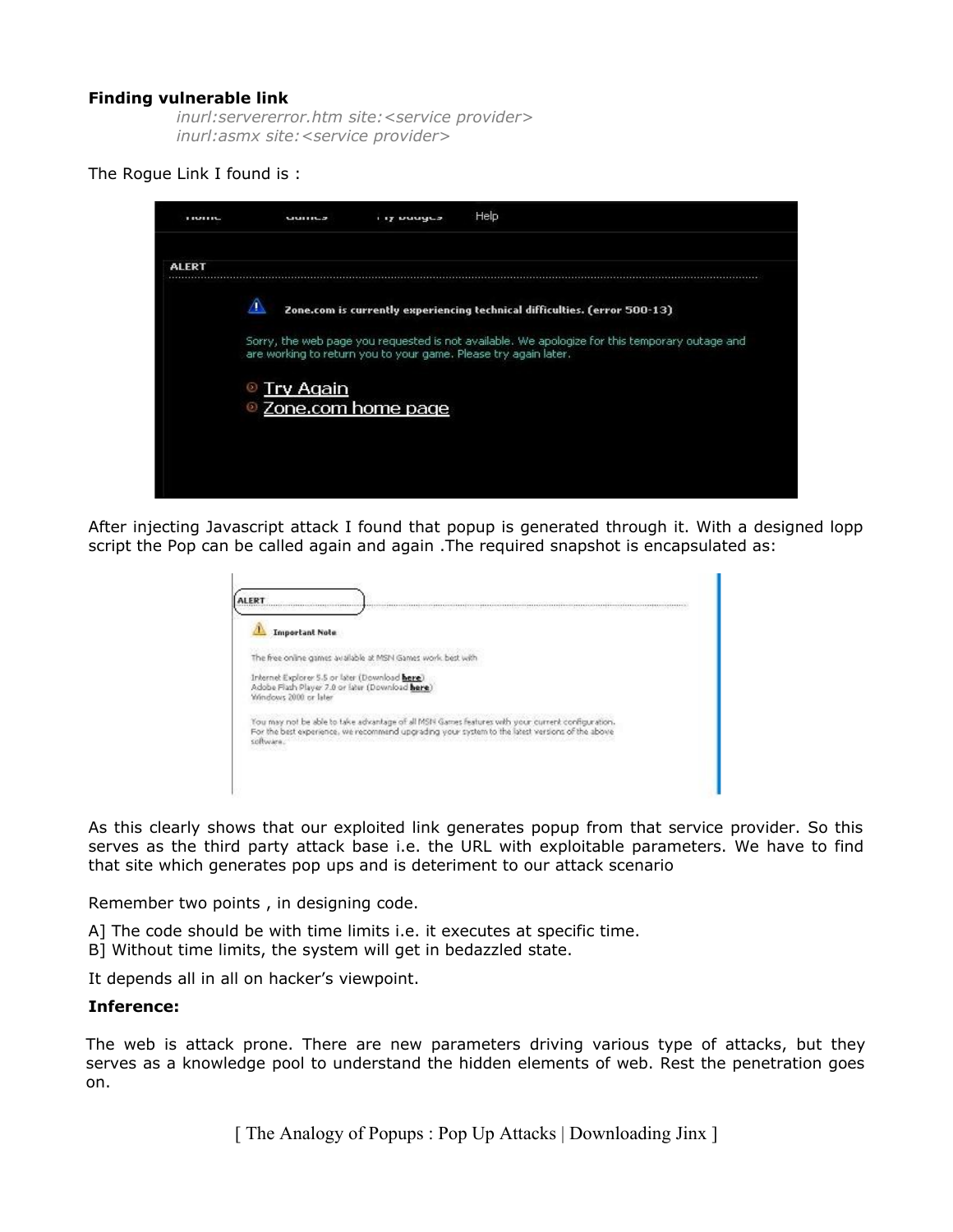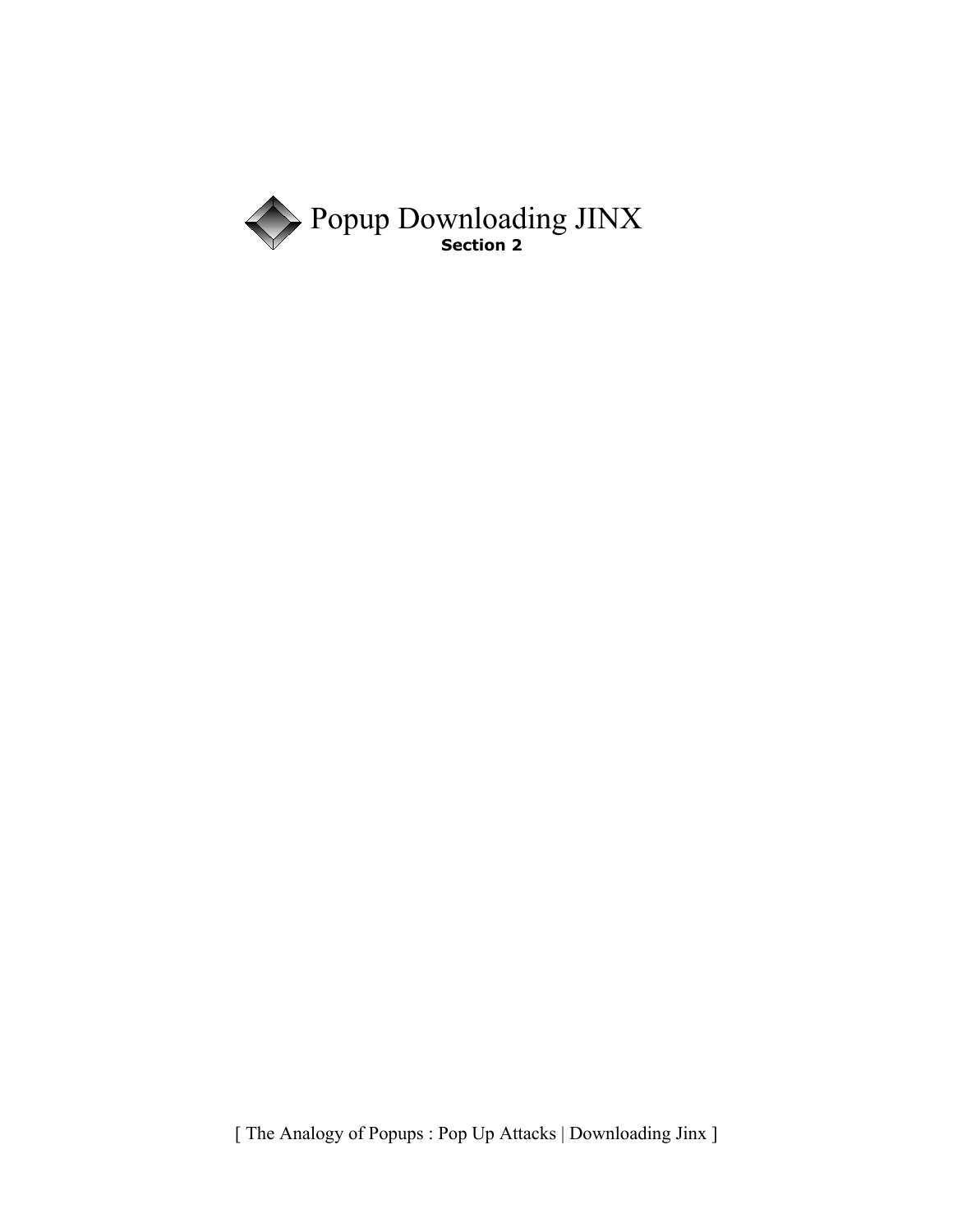### Explanation

You get to some specific website and you are in a need to download the material from that website. You get to that link but a popup is generated rather than download , even after the popup the google adds or other advertising material are displayed. You try one or two times but the phenomenon goes in the same direction. What actually the problem is that the link does not allows you to download the stuff. This kind of problem occurs with the servers or websites that hold the material which is very genuine and rare to find. The resources are there on the web server itself but the links are so craftily carved that results in no direct download and really frustrating the users. The resources can also be locked down on the server to hinder unauthorized access. This is also done to enhance security and minimize illegal transactions.

There are three specific downloading stats of websites:

- A] There is direct download as soon as you click on the link.
- B] There is no direct download but you require password to unlock resource.
- C] There is a download and the link holds the pass but is hidden.

These three cases are considered as generic layouts of website downloading. These can be fused with popups generation to link to the third party or advertising when ever an unauthorized request for downloading comes to the server. When ever server finds these types of requests, the underlined responses are generated:

- A] The link is forbidden.
- B] The resource is not found on this server.
- C] Linking to third party Popups.
- D] Direct unauthorized access.

Our point of main discussion is what happens whenever a popup is generated from the pressed link and how to bypass that with the trick to download the resource. You can also play a direct trick here on the server and use the link undertaken in the browser to trace the index of files, this works in many cases but not all.

#### **Practical Example:**

Lets say there is a link:

*<http://www.tomcfa.com/download/cfa/2006-07-> 16/5e0846262d23757f2ce4651dd3ea5514.html#edown*

This link when re-open again and again, it is being redirected to the same pages. So a better trick is to look into its index by two ways

A] By Google Query of inurl:index of B] Directly if possible.

#### **Exemplary Layout :**

http://www.tomcfa.com/download/cfa/2006-07-16/

The URL has been dissected , now look at the response we have: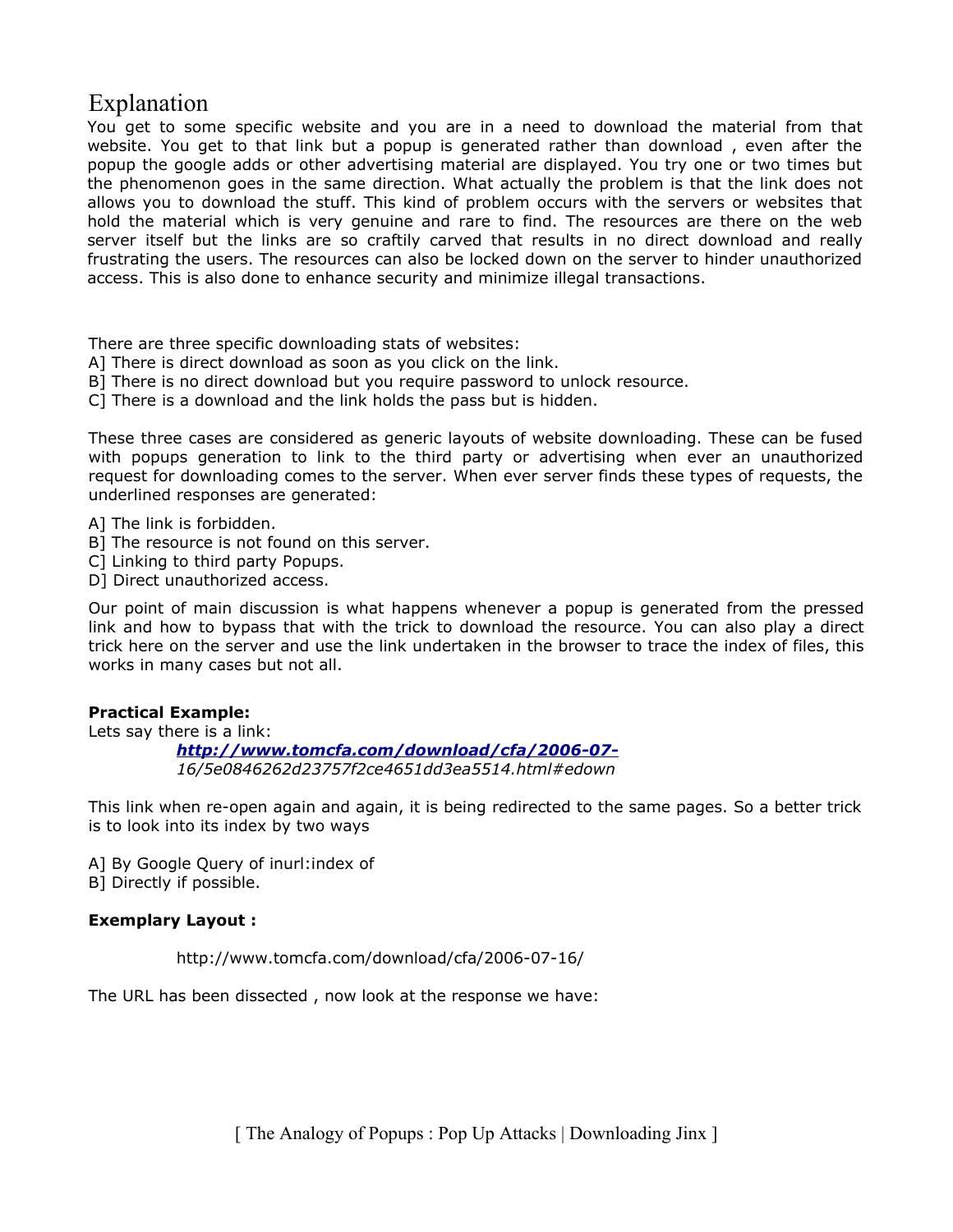| File | Edt | YEW | Go Bookmarks                      | Tools Heip |                                                                                                                    | Index of |
|------|-----|-----|-----------------------------------|------------|--------------------------------------------------------------------------------------------------------------------|----------|
|      |     |     |                                   |            | $\blacksquare$ - $\blacksquare$ - $\blacksquare$ (2) $\blacksquare$ http://www.tomcfa.com/download/cfa/2006-07-16/ |          |
|      |     |     | Index of /download/cfa/2006-07-16 |            | LegionSec'06-The B-Y-O-L Edition                                                                                   |          |

|    | Name                                    | Last modified     | Size | Description |
|----|-----------------------------------------|-------------------|------|-------------|
|    | <b>Farent Directory</b>                 | 17-Jul-2006 23:43 | 32   |             |
| Ë  | 1971af3974ff2910c1bb> 16-Jul-2006 23:41 |                   | 12k  |             |
| ₽  | 5e0846262d23757f2ce4> 16-Jul-2006 23:41 |                   | 12x  |             |
| ŧ, | eb1c54479b52296b1c59> 16-Jul-2006 23:41 |                   | 12k  |             |

Apache/1.3.37 Server at www.tomcfa.com Port 80

In this case the direct traversal of the directory link is possible from the URL by stripping down the parameters but it is not dependable. Moreover, it indexes only html pages and provides no links to the download materials or required resources. Now I get back again to the desired web page and look into the downloading link from where the popup initiates. Let's see after clicking downloading the link what I got:



As we can see very clearly after clicking the downloading link, a popup is initiated but if seen in a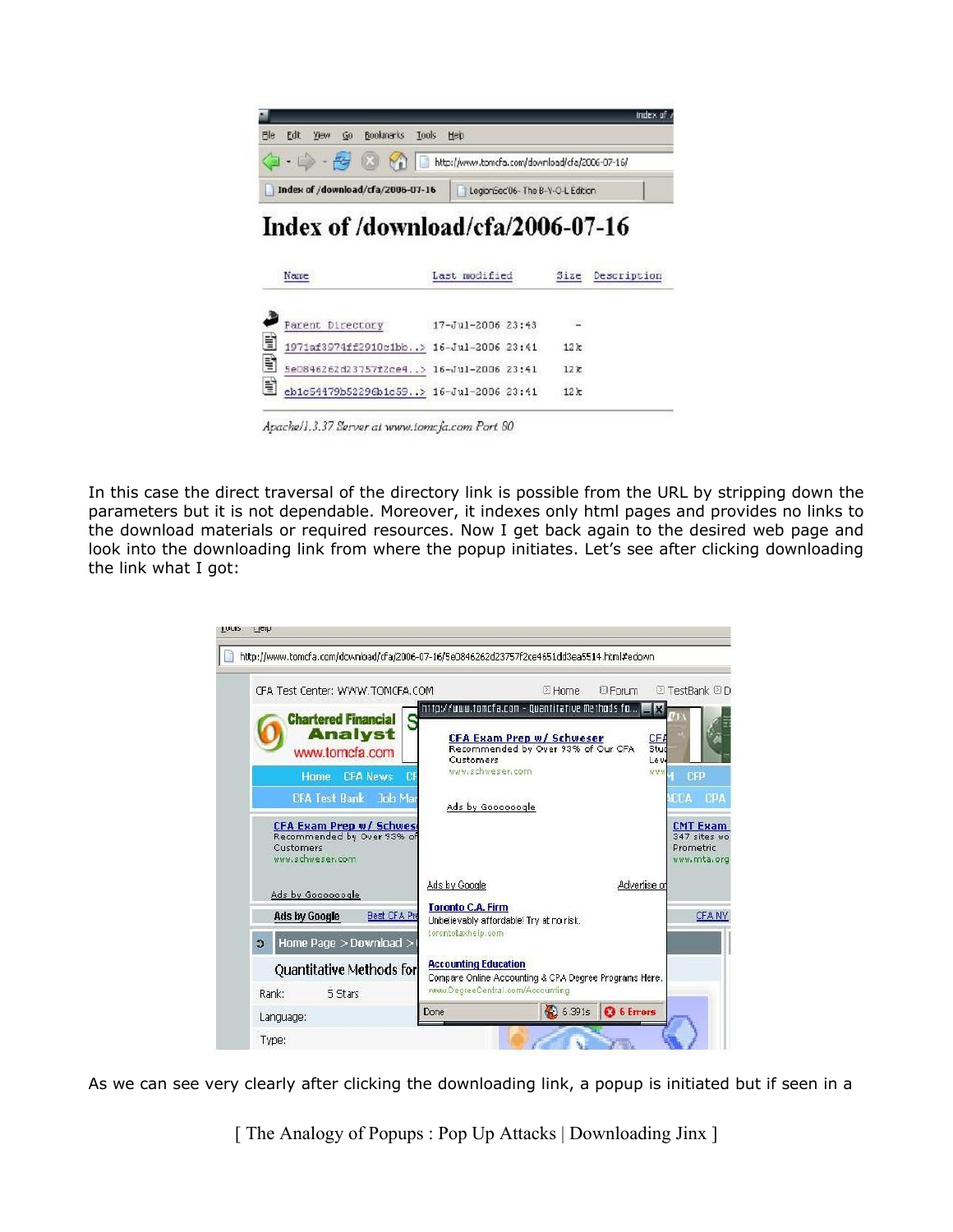clear context it is just advertising the website. So where the actual downloading link is? .It must be hidden somewhere, that's where the anatomy of a popup lies. This process is repeated several times but of no use. Then of course a trick is undertaken. We will analyze the popup in all respects to extract maximum information. Let's begin with it.

When I looked into page info I have got this:

.

| Customers                                                                                              | <b>CFA Exam Prep w/ Schweser</b><br>Recommended by Over 93% of Our CFA<br>www.schweser.com                                         | CFI<br>Stu<br>WW <sup>1</sup>                                                                                                             | Lev \$/5e0846262d23757f2ce4651dd3ea5514.html#edown<br><b>23 Home</b><br><b>E</b> Forum<br>2 TestBank ≥                                                                                                                                                                                                                                                    |  |
|--------------------------------------------------------------------------------------------------------|------------------------------------------------------------------------------------------------------------------------------------|-------------------------------------------------------------------------------------------------------------------------------------------|-----------------------------------------------------------------------------------------------------------------------------------------------------------------------------------------------------------------------------------------------------------------------------------------------------------------------------------------------------------|--|
|                                                                                                        | Ads by Goooooogle                                                                                                                  |                                                                                                                                           | Page Info<br>$  \times$                                                                                                                                                                                                                                                                                                                                   |  |
| Ads by Google<br><b>Toronto C.A. Firm</b><br>torontotaxhelp.com<br><b>Accounting Education</b><br>Done | Unbelievably affordable! Try at no risk.<br>Compare Online Accounting & CPA Degree<br>mmm. Degree Central.com/Accounting<br>6.6875 | General  <br>Address:<br>Type:<br>Render Mode:<br>Cache Source:<br>Encoding:<br>Size:<br>Referring URL:<br>Modified:<br>Expires:<br>Meta: | Forms   Links   Media   Security  <br><b>Quantitative Methods for Investment Analysis:</b><br>http://www.tomcfa.com/e/Down5ys/Down5oft/?classid=6884<br>text/html<br>Quirks mode<br>Disk cache<br>ISO-8859-1<br>3.64 KB (3,723 bytes)<br>http://www.tomcfa.com/download/cfa/2006-07-16/5e084626<br>Sunday, November 05, 2006 10:40:55 AM<br>Not specified |  |
|                                                                                                        | Home Page > Dow<br>э                                                                                                               | Name                                                                                                                                      | 民<br>Content                                                                                                                                                                                                                                                                                                                                              |  |
|                                                                                                        | Quantitative Meth                                                                                                                  | description                                                                                                                               | Material Download<br>Download                                                                                                                                                                                                                                                                                                                             |  |
|                                                                                                        | Rank:<br>5 Stars                                                                                                                   | keywords                                                                                                                                  |                                                                                                                                                                                                                                                                                                                                                           |  |
|                                                                                                        | Language:                                                                                                                          |                                                                                                                                           |                                                                                                                                                                                                                                                                                                                                                           |  |
|                                                                                                        | Type:                                                                                                                              |                                                                                                                                           |                                                                                                                                                                                                                                                                                                                                                           |  |
|                                                                                                        | Envirorment:                                                                                                                       |                                                                                                                                           |                                                                                                                                                                                                                                                                                                                                                           |  |
|                                                                                                        | Category;                                                                                                                          |                                                                                                                                           |                                                                                                                                                                                                                                                                                                                                                           |  |
|                                                                                                        | Home Page:                                                                                                                         |                                                                                                                                           |                                                                                                                                                                                                                                                                                                                                                           |  |
|                                                                                                        | Demonstration:                                                                                                                     |                                                                                                                                           |                                                                                                                                                                                                                                                                                                                                                           |  |

If you look you will find that in Meta Specification, the description tag and the keyword tag directly leverage the fact that this popup does have downloading information. It is hidden somewhere and one can very clearly extract the general information regarding the popup. A lot of information can be carved from the property page with detailed analysis. But our point of concern is to find the links that are holding the information. The next point is to also find the links related to this popup. I initiated a click on the links tab and see what I have undertaken.